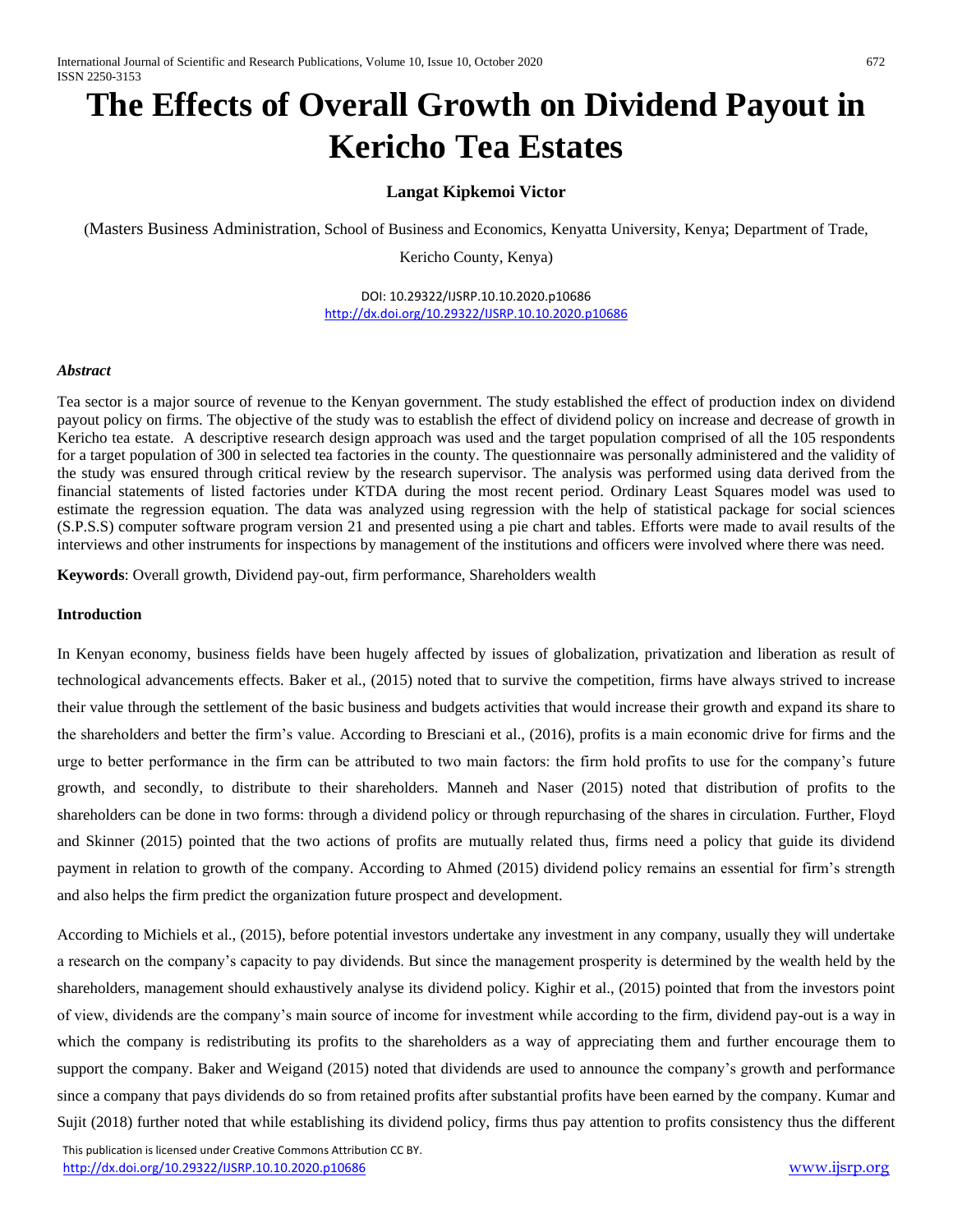policies established by the firm. Budagaga (2017) noted that the difference in the mounts paid by firms to its stakeholders has become an interesting aspect that market researcher observes keenly.

According to Attig et al., (2016), many prior researches have not provided a conclusive analysis on dividend policy in relation to the growth of the firm. Priya and Mohanasundari (2016) in his study asserted that low dividends to the shareholders signifies increased growth in the firm in the future. But then, what if the company paid lower dividends due to less retained earnings in the business. However, the logical argument is that lower dividends offers the fir a higher chance to grow itself in the near future (Bushra and Mirza, 2015). Issa (2015) noted that companies with high growth rates prefer exhausting its internal cash before seeking other external funds for its growth. This means that high growth rates are associated with higher retained earnings in the organization. Dewasiri et al., (2019) contrasted the findings and noted that higher earning rates is associated with higher dividend levels thus, implying that the current dividend pay-out is highly correlated with future projection of the firm. Researches however, pointed the challenge of the market observers in that observation of the market trends against the behaviour of the dividend levels in the firm is not enough to justify the future growth rates of the firm since such factors vary from one firm to the other (Setiawan et al., 2016).

In Kenya, tea growing is a major economic activity for both small- and large-scale holders and thus the country prides itself as a leading country in tea production (Obara, 2018). The tea sector has been wholly liberated and thus the market is independently operated. However, despite the independence in the company, most estates in the country have been faced by management inconsistencies since operations are unreliable (Langat et al., 2019). In the industry, shareholders lack consistent information on the performance, as a result, they rely on market trends to predict the future growth in the industry. Since dividend is a crucial aspect that investors study to give them direction on whether to invest or not, practitioners have always tried to establish effective approach to understand the earning growth against share earnings (Roy, 2015). However, despite the imperative nature of dividend policy in the industry, little studies have been carried on to understand the effect dividend policy on growth analysis in the tea sectors in Kenya. Thus, the study will examine dividend policy and future growth in the tea sector in Kericho county, Kenya.

#### **Statement of the problem**

The question on whether growth in the company affect dividend pay-out in Kenyan tea sector has not been solved for a long time. This is because there is significant variation in prior results across different countries thus researchers have left a huge gap that need to be analysed. Prior studies have been carried out in various sectors and in also in less developed country like Kenya but such studies that directly analyse dividend in the tea factories have been ignored. Payment of dividends to the shareholders and the growth in the factories is crucial and needs to be researched in order to understand the mind of the potential shareholder. Thus, the research is vital to understand dividend pay-out in relation to firm performance and growth. Evaluating growth in relation to dividend pay-out in Kenyan tea factories is crucial in limiting risks and in ensuring efficiency and profit sustainability.

#### **Literature Review.**

#### **Signal Theory**

The theory was developed by Miller and Modigliani (1961) and they stated that dividends have a signalling effect (Abdullah, 2016). Investors usually forecast the profits of the company and determine its growth rate by analysing their dividend rates. According to Baker et al., (2016), firms have the obligation to distribute dividends among its shareholders and higher dividends distributed imply a positivity in the firm's profitability. Esqueda (2016) noted that dividends have signalling effects since its pay-outs gives information on the firm performance to the market. When firms announce its dividends, its share prices increase and thus shareholders are in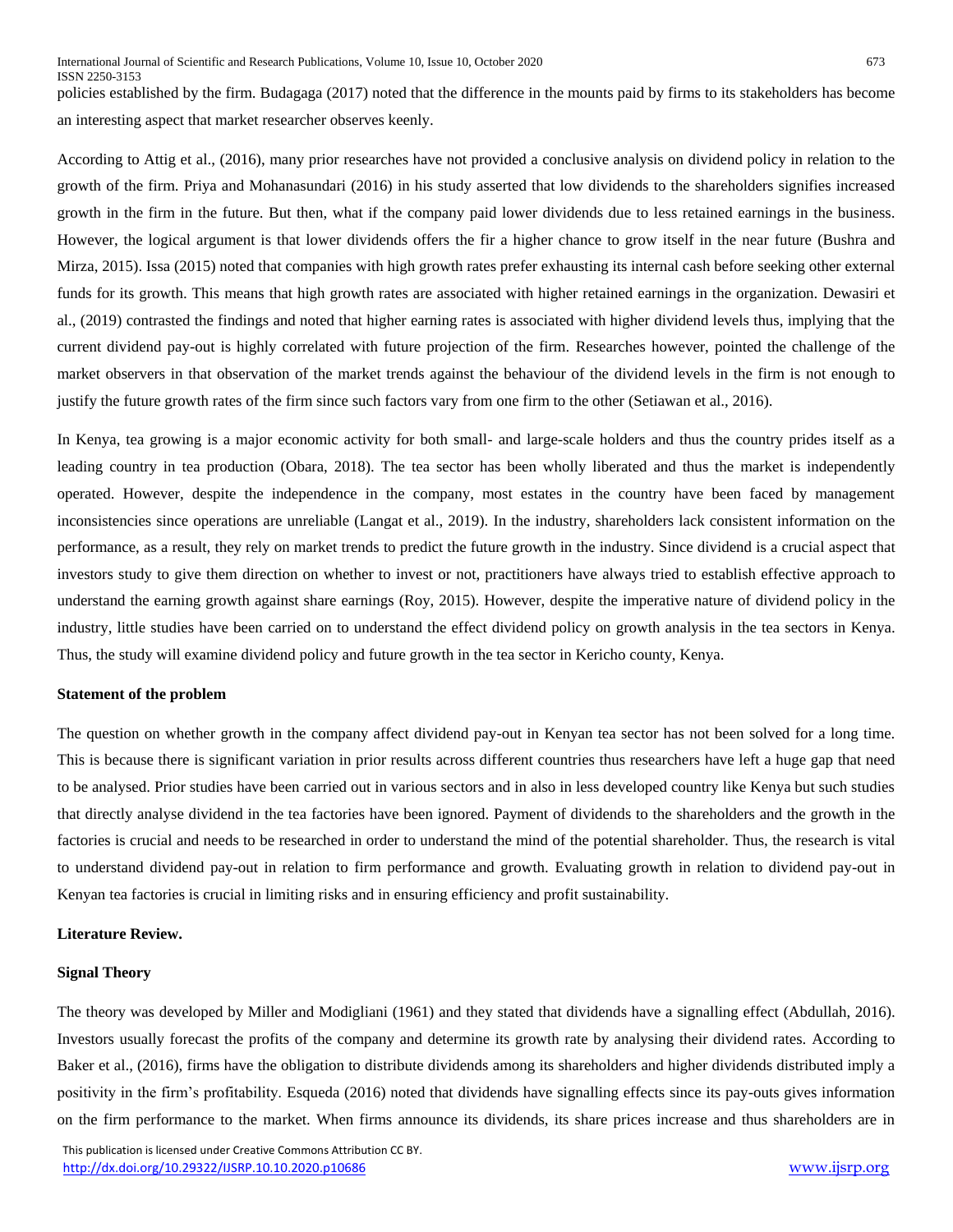position to predict the context of profitability in the firm. Forti and Schiozer (2015) noted that an increase in dividend pay-out is a good sign for the firm therefore increases its goodwill and the reputation of the firm in the mind of the investor thus increase in the share prices and growth in the organization. On the other hand, a cut in the dividends will result to bad reputation which affects the share price and thus growth in the organization.

#### **Conceptual Framework.**

According to Kothari (2014), conceptual framework model describes the relationship between the independent and the depend variables under investigation. In the study, the model will link growth as the independent variable and dividend policy. Moderation variable links the independent and the dependent variable under study.



#### **Research design adopted**

The study adopted descriptive design to obtain data used to test and evaluate the phenomenon under investigation. Nassaji (2015) noted that the design is more flexible in considering the various parts of the research problem. According to Willis et al., (2016) researchers adopt descriptive design when the phenomenon under investigation requires explanations in its variables under study.

#### **Validity and Reliability**

Validity of the instruments was tested to assess the instrument accuracy, the researcher thus sought expert's opinion to assess consistency in results. Further, a pilot test was carried out to ascertain the validity. Reliability refers to international consistency and stability of the research instruments. This was tested using the Cronbach's Alpha coefficient and a figure of 0.801 which was adequate according to Mugenda and Mugenda (2003).

#### **Results and Discussion**

Descriptive analysis was adopted to analyse and present the findings.

**Response on impact overall growth of the firm on dividend pay-out**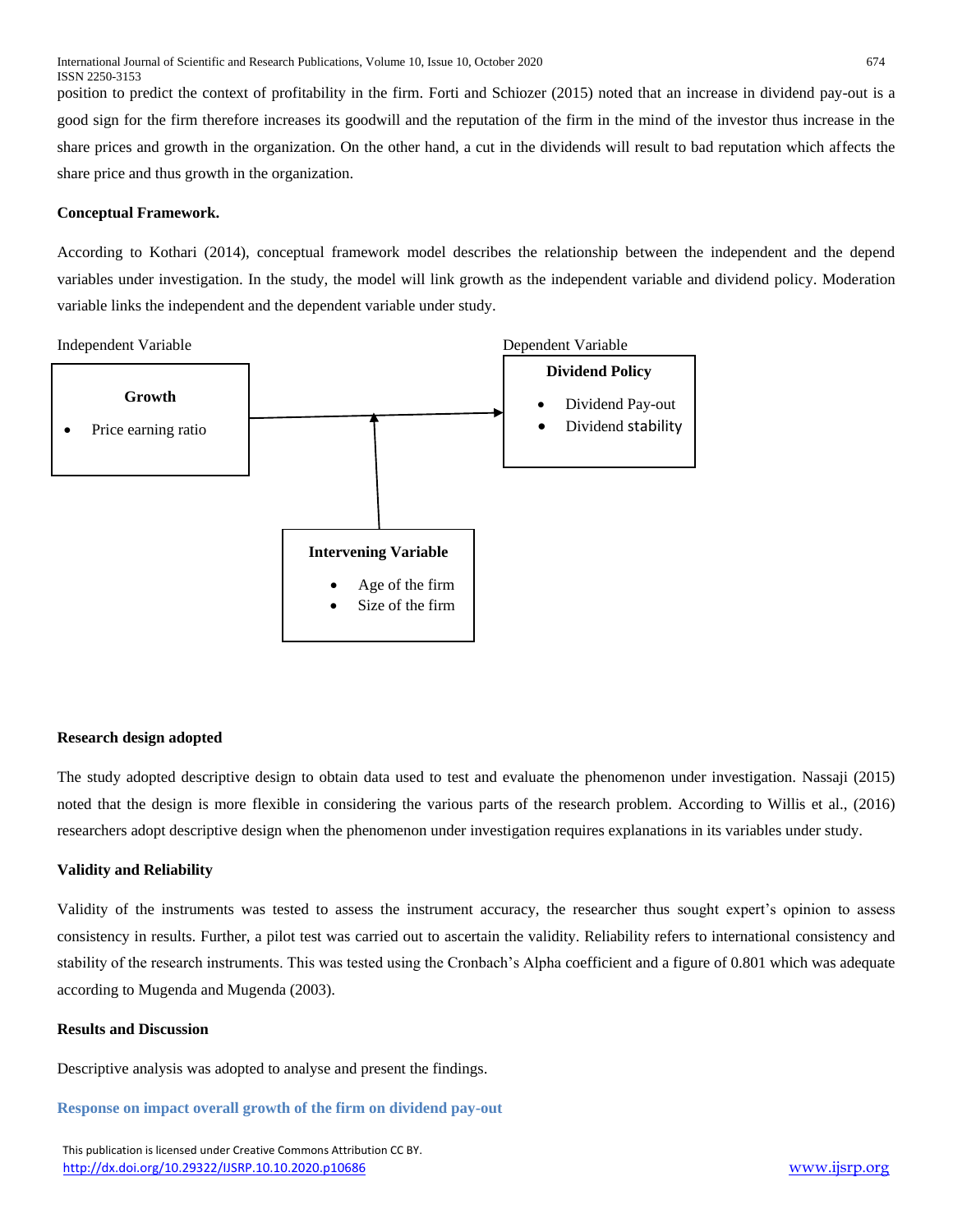

#### Source: Field Data (2019)

The impact of the firm's overall growth was shown to be low at 50%, average rated at 35% and high rated 15% as shown in the above. This shows that tea estate with high growth rate were paying lower dividends than those with lower overall growth rates. Therefore, firms which pay lower dividends to its shareholders retained more for its reinvestments thus the increased rates in the investment needs. The results were consistent with the findings by Bushra and Mirza (2015) that showed a negative relationship between overall growth variables and the dividend pay-out of the firm.

### **Descriptive Statistics**

|          | N | Minimum | Maximum | Mean    | Standard  |
|----------|---|---------|---------|---------|-----------|
|          |   |         |         |         | deviation |
| Growth   |   | 0.0     | 85.67   | 13.9685 | 18.21197  |
|          |   |         |         |         |           |
| Dividend |   | 0.0     | 2.50    | 0.5604  | 0.70541   |

Source: field data (2019)

From the results, the depend variable which is the dividend payout has a maximum value of 2.50 and with a minimum of 0.00 presenting a standard deviation of 0.70541. Overall growth value on the other hand showed a variability of 0.0 value on the minimum and 85.67 on the maximum, a standard deviation of 18.21197 and a mean of 13.9685.

#### **Regression Values**

#### **Regression Coefficients and their Significance**

| Regression coefficients |  |
|-------------------------|--|
|                         |  |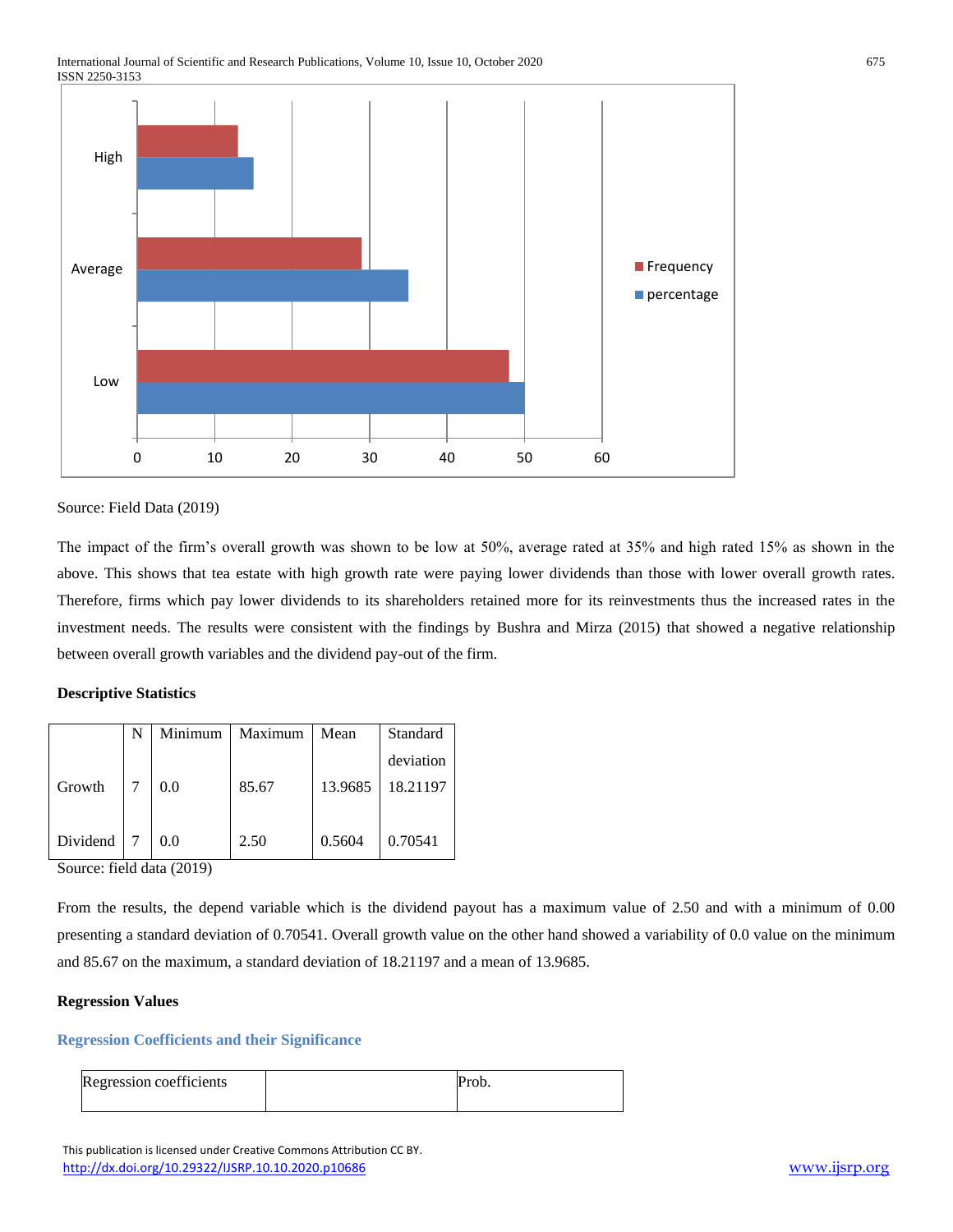International Journal of Scientific and Research Publications, Volume 10, Issue 10, October 2020 676 ISSN 2250-3153

| Constant  | $-8.476$  | .000 |
|-----------|-----------|------|
| Growth X4 | $-.0865*$ | 0.03 |

Source: field data (2015)

The regression coefficient for growth at 5% significance level is negative implying that growth of firms has a negative effect on the level of payouts paid to the shareholders. This could be attributed to the fact that most of the profits are retained by the firm to be reinvested or rather kept as capital reserve. The results are consistent with findings by King'wara (2015); Jabbouri (2016); Sinaga (2016) who noted a negative relationship in their findings. On the other hand, Ahmed and Murtaza (2015); Hooi et al., (2015) and Flavin and O'Connor (2017) in their empirical findings noted a positive relationship between growth and dividend payout although their value was insignificant.

#### **Conclusion**

From the research findings, the regression value obtained is negative at 5% significance level and thus indicated that the overall growth of the firm affects dividends payout negatively. A firm with growth from its investments will always pay less dividends to the shareholders and instead will distribute security dividends and plough back the profits to any viable venture. This in agreement with residual theory which states that with higher growth opportunities will pay low dividend payout. Growth of firms has a negative relationship with dividends policy of the firm, this imply that with an overall increase I growth will result to reduction in dividend payout.

#### **Recommendations**

The firm's overall growth variable has a negative significant effect on the dividend payout, the government therefore should come up policies which include setting up state owned marketing boards, storage places for the farmers' produce, price controls and stabilization to spur growth in the tea estates. This calls for the government to adopt and implement state intervention policies that would guide production of agricultural products considering their perishability. Through this firms can generate funds for their growth while expanding the firm's dividend policy to shareholders.

## **Reference**

- Abdullah, S. (2016). Free cash flow, agency theory dan signaling theory: Konsep dan Riset Empiris. *Journal of Accounting and Investment*, *3*(2), 151-170.
- Ahmed, I. E. (2015). Liquidity, profitability and the dividends payout policy. *World Review of Business Research*, *5*(2), 73-85.
- Ahmed, S., & Murtaza, H. (2015). Critical analysis of the factors affecting the dividend payout: Evidence from Pakistan. *International Journal of Economics, Finance and Management Sciences*, *3*(3), 204-212.
- Attig, N., Boubakri, N., El Ghoul, S., & Guedhami, O. (2016). The global financial crisis, family control, and dividend policy. *Financial Management*, *45*(2), 291-313.
- Baker, H. K., & Weigand, R. (2015). Corporate dividend policy revisited. *Managerial Finance*.

Baker, H. K., Weigand, R., & Kapoor, S. (2015). Dividend policy in India: new survey evidence. *Managerial Finance*.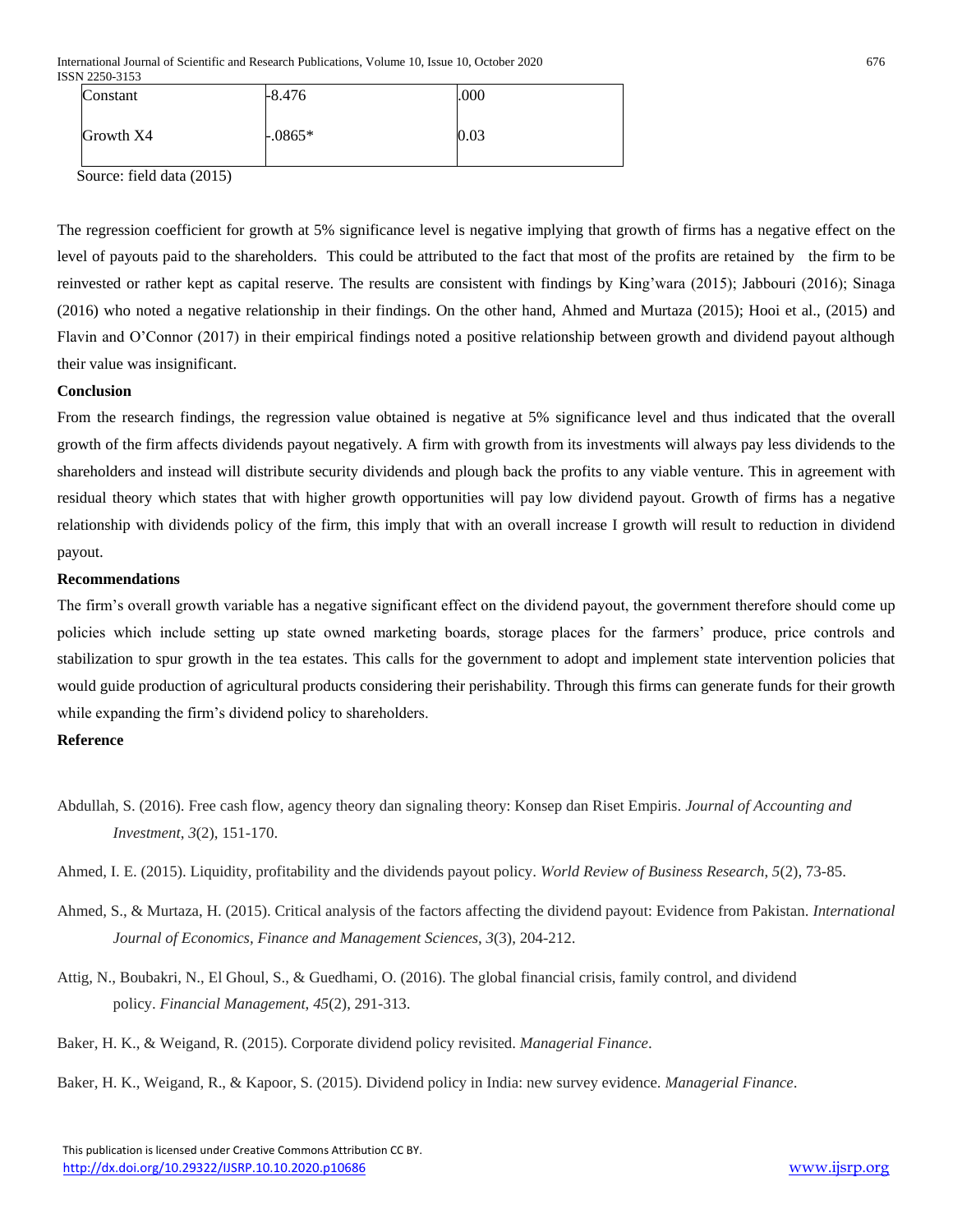- Baker, M., Mendel, B., & Wurgler, J. (2016). Dividends as reference points: A behavioral signaling approach. *The Review of Financial Studies*, *29*(3), 697-738.
- Bresciani, S., Culasso, F., Giacosa, E., & Broccardo, L. (2016). Two models of family firms in dividends and investments policy. *Global Business and Economics Review*, *18*(3-4), 320-343.
- Budagaga, A. (2017). Dividend payment and its impact on the value of firms listed on Istanbul stock exchange: A residual income approach. *International Journal of Economics and Financial Issues*, *7*(2), 370.
- Bushra, A., & Mirza, N. (2015). The determinants of corporate dividend policy in Pakistan. *The Lahore Journal of Economics*, *20*(2), 77.
- Bushra, A., & Mirza, N. (2015). The determinants of corporate dividend policy in Pakistan. *The Lahore Journal of Economics*, *20*(2), 77.
- Dewasiri, N. J., Koralalage, W. B. Y., Azeez, A. A., Jayarathne, P. G. S. A., Kuruppuarachchi, D., & Weerasinghe, V. A. (2019). Determinants of dividend policy: Evidence from an Emerging and Developing market. *Managerial Finance*.
- Esqueda, O. A. (2016). Signaling, corporate governance, and the equilibrium dividend policy. *The Quarterly Review of Economics and Finance*, *59*, 186-199.
- Flavin, T., & O'Connor, T. (2017). Reputation building and the lifecycle model of dividends. *Pacific-Basin Finance Journal*, *46*, 177- 190.
- Floyd, E., Li, N., & Skinner, D. J. (2015). Payout policy through the financial crisis: The growth of repurchases and the resilience of dividends. *Journal of Financial Economics*, *118*(2), 299-316.
- Forti, C., & Schiozer, R. F. (2015). Bank dividends and signaling to information-sensitive depositors. *Journal of Banking & Finance*, *56*, 1-11.
- Hooi, S. E., Albaity, M., & Ibrahimy, A. I. (2015). Dividend policy and share price volatility. *Investment Management and Financial Innovations*, (12,№ 1 (contin. 1)), 226-234.
- Issa, A. (2015). The determinants of dividend policy: Evidence from Malaysian firms. *Research Journal of Finance and Accounting*, *6*.
- Jabbouri, I. (2016). Determinants of corporate dividend policy in emerging markets: Evidence from MENA stock markets. *Research in International Business and Finance*, *37*, 283-298.
- Kighir, A. E., Omar, N. H., & Mohamed, N. (2015). Corporate cash flow and dividends smoothing: a panel data analysis at Bursa Malaysia. *Journal of Financial Reporting and Accounting*.
- King'wara, R. (2015). Determinants of dividend payout ratios in Kenya. *Research Journal of Finance and Accounting*, *6*(1), 48-51.
- Kumar, B. R., & Sujit, K. S. (2018). Determinants of dividends among Indian firms—An empirical study. *Cogent Economics & Finance*, *6*(1), 1423895.

 This publication is licensed under Creative Commons Attribution CC BY. <http://dx.doi.org/10.29322/IJSRP.10.10.2020.p10686> [www.ijsrp.org](http://ijsrp.org/) Langat, G. K., Songoro, A. N., & Chesoli, W. INTERNATIONAL JOURNALS OF ACADEMICS & RESEARCH.